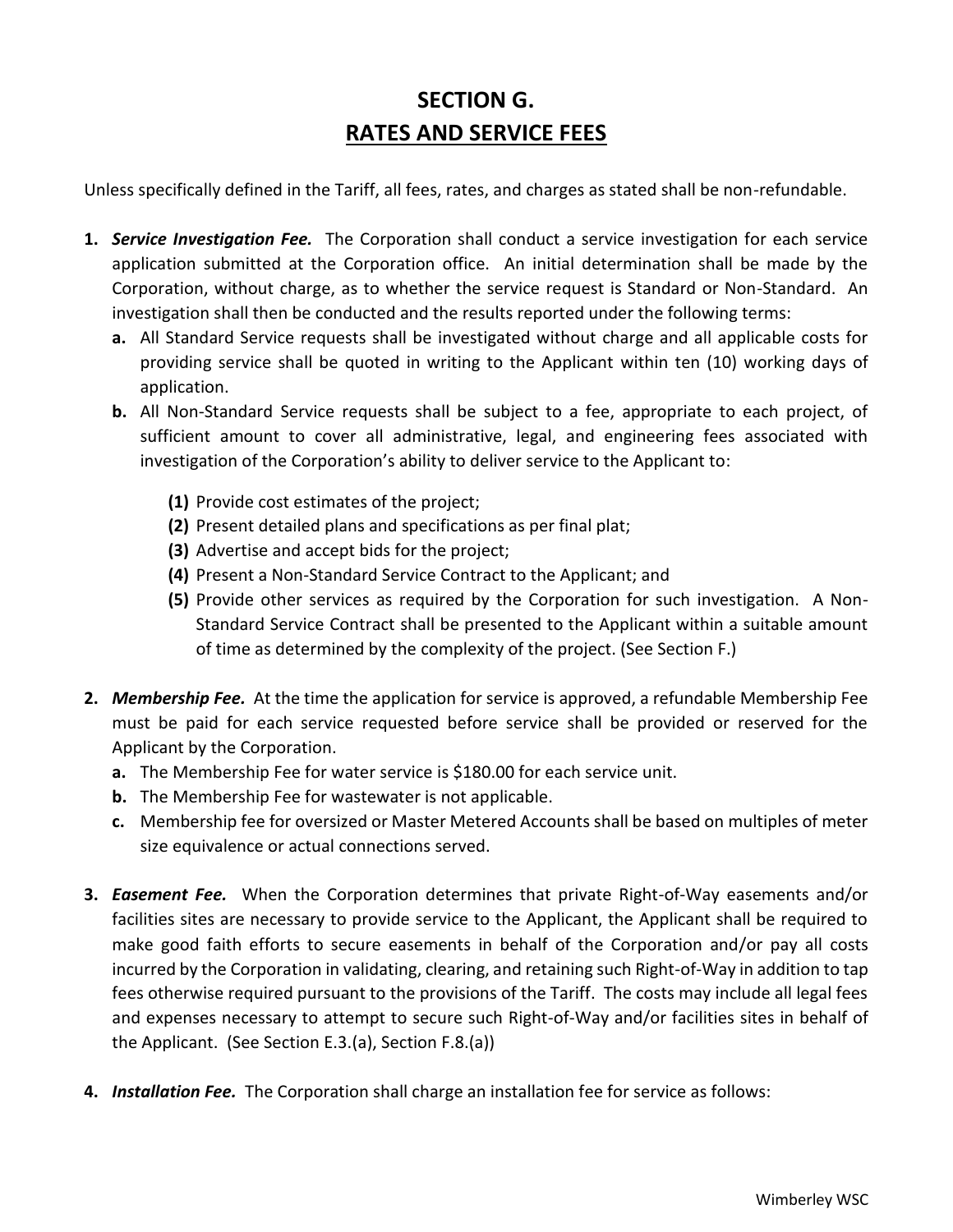- **a. Standard Service** shall include all current labor, materials, engineering, legal, Customer Service Inspection, and administrative costs necessary to provide individual metered water or wastewater service and shall be charged on a per tap basis as computed immediately prior to such time as metered service is requested and installed.
- **b. Non-Standard Service** shall include any and all:
	- **(1)** Facility improvement costs: including but not limited to tanks, piping, main lines, hydrants, and other labor materials as necessary to provide service at the level required by water code and as requested by the Applicant/Customer.
	- **(2)** Construction Labor and Materials Cost;
	- **(3)** Inspection Fee;
	- **(4)** Administration and Legal Fees; and
	- **(5)** Engineering Fee;
	- **(6)** Any additional site-specific equipment or appurtenances necessary to provide water or waste water service as determined by the Corporation under the terms of Section F of this Tariff (includes tap fee(s)).
- **c. Standard and Non-Standard Service Installations** shall include all costs of any pipeline relocations as per Section E.3(e) of this Tariff.
- **5.** *Equity Buy-In Fee.* In addition to the Membership Fee, each Applicant shall be required to achieve parity with the contributions to the construction of the Corporation's facilities capacity that have been made previously by existing Members. This fee shall be assessed immediately prior to providing or reserving service on a per service unit basis for each property and shall be assigned and restricted to that property for which the service was originally requested. The formula applied to such fee calculated annually after receipt of the system audit is as follows:

#### **Sample Calculation:**

Total Contributions and Assets of the Corporation minus (-) Accumulated Depreciation minus (-) Outstanding Corporation Debt Principle minus (-) Developer Contributions minus (-) Grants received divided by  $(\div)$ Total Number of Members/Customers equals (=) Average Net Equity Buy-In Fee

- **a.** Water Fee is \$3038.00
- **b.** Sewer Fee is Not Applicable
- **Impact Fee –** In addition to the Membership Fee, each Applicant shall be required to pay an impact fee if an impact fee (or any equity buy-in fee) has not previously been paid for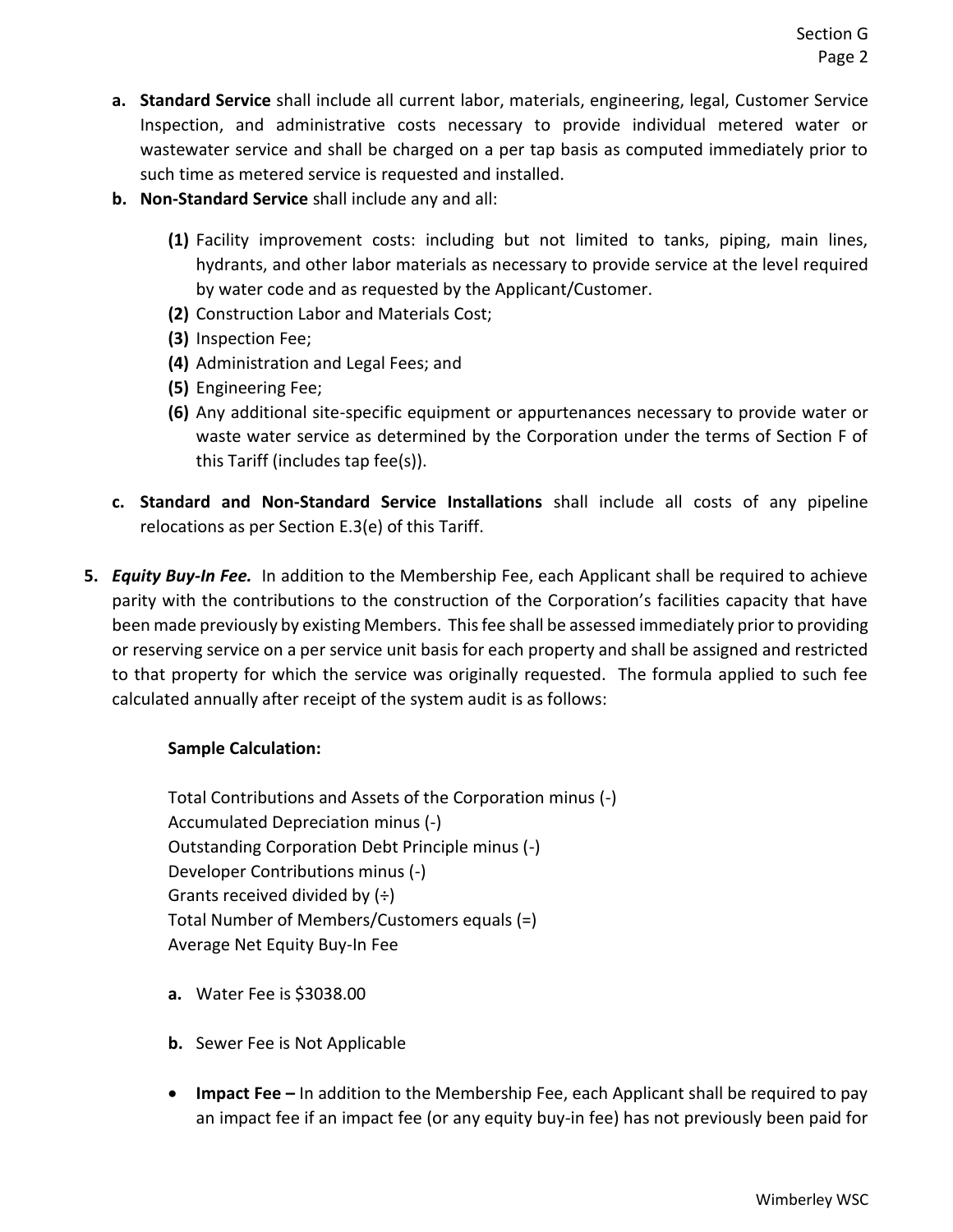the property at which service is requested. This fee shall be used to assist in funding capital improvements to the Corporation's system capacity, including water supply. This fee shall be assessed immediately prior to providing service on a per service unit basis for each property and shall be assigned and restricted to that property for which the service was originally requested. **(The Corporation will not charge both an Equity Buy-In Fee and an Impact Fee to the same property.)**

#### **Sample Calculation:**

Prepare and adopt a capital improvement plan Project number of connections during period covered by plan Prepare a table establishing the additional demand on system facilities and supply Identify additional facilities to be constructed and probable cost to be financed through impact fees

Divide total cost to be financed through impact fees by number of connections the facilities will serve to determine per connection impact fee

#### **6.** *Monthly Charges.*

#### **a. Service Availability Charge**

**(1) Water Service** – The monthly charge for metered water service, which may or may not include allowable gallonage, is based on demand by meter size. Each charge is assessed based on the number of 5/8" x 3/4" meters, as per American Water Works Association maximum continuous flow specifications (see Miscellaneous) equivalent to the size indicated and is used as a base multiplier for the Service Availability Charge and allowable gallonage. Rates and equivalents are as follows:

| <b>Meter</b>      | Meter              | <b>Monthly</b> |  |  |
|-------------------|--------------------|----------------|--|--|
| <b>Size</b>       | <b>Equivalents</b> | Rate           |  |  |
| $5/8" \times 34"$ | 1.0                | \$<br>24.50    |  |  |
| 3⁄4" Multi        | 1.5                | \$<br>36.75    |  |  |
| 1 <sup>''</sup>   | 2.5                | \$<br>61.25    |  |  |
| $1\frac{1}{2}$ "  | 5.0                | \$<br>122.50   |  |  |
| 2"                | 8.0                | \$<br>196.00   |  |  |
| 3" CMPD           | 16.0               | \$<br>392.00   |  |  |
| 3" TURB           | 17.5               | \$<br>428.75   |  |  |
| 4" CMPD           | 25.0               | \$<br>612.50   |  |  |
| 4" TURB           | 30.0               | Ś<br>735.00    |  |  |
| 6" CMPD           | 50.0               | \$1225.00      |  |  |
| 6" TURB           | 62.5               | \$1531.25      |  |  |
| 8" CMPD           | 80.0               | \$1960.00      |  |  |

**(2) Sewer Service** – The monthly charge for standard sewer service on a per tap basis is as follows: Standard sewer service is not applicable.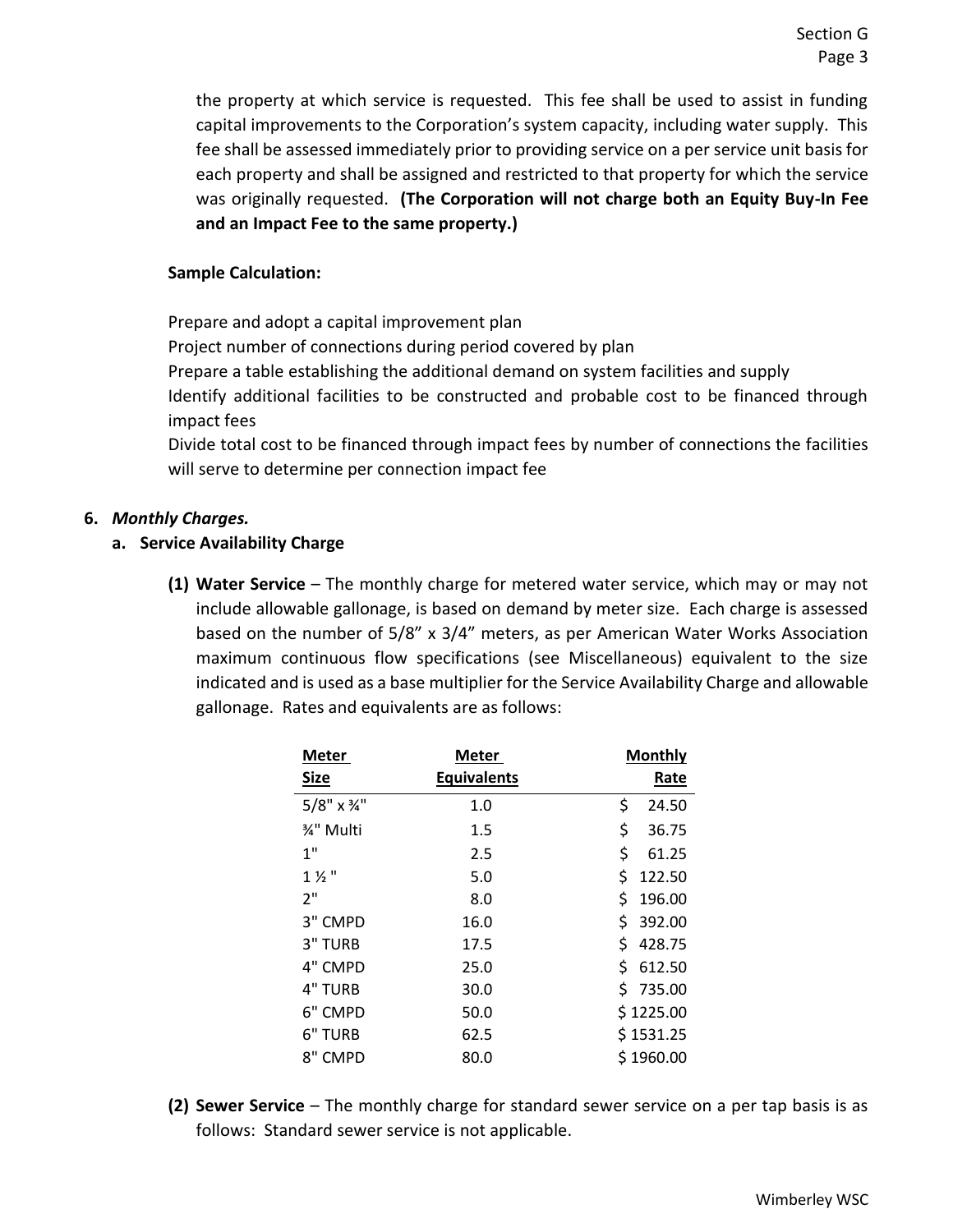- **b. Gallonage Charge** In addition to the Service Availability Charge, a gallonage charge shall be added at the following rates for usage during any one (1) billing period:
	- **(1)** Water \$3.00 per 1,000 gallons for any gallonage from 0-6,000 gallons \$4.00 per 1,000 gallons for any gallonage from  $6,001 - 16,000$  gallons \$5.00 per 1,000 gallons for any gallonage from  $16,001 - 26,000$  gallons \$6.00 per 1,000 gallons for any gallonage from  $26,001 - 36,000$  gallons \$7.00 per 1,000 gallons for any gallonage from 36,001 gallons and over
	- **(2) Sewer is not applicable.**
	- **(3)** The Corporation shall, as required by Section 5.235, Water Code of the State of Texas, collect from each of its retail customers a regulatory assessment equal to one-half of one percent of the charge for retail water or wastewater service. This charge shall be collected in addition to other charges for utility service. This fee is collected on all charges pertaining to Section G.6. Monthly Charges of the Tariff. (30 TAC 291.76 d.(3)(i))
- **7.** *Assessments.* If at the end of the fiscal year, or in the event of emergency repairs, the Board of Directors determines the total amount derived from the collection of water charges to be insufficient for the payment of all costs incident to the operation of the Corporation's system during the year in which such charges are collected, the Board shall make and levy an assessment against each Member of the Corporation as the Board may determine or as may be required by Rural Development, so that the sum of such assessments and the amount collected from water and other charges is sufficient to fully pay all costs of the operation, maintenance, replacement and repayment on indebtedness for the year's operations. (Article XVIII of Bylaws, Section 1.)
- **8.** *Late Payment Fee.* Once per billing period, a penalty of \$5.00 or 5%, which ever is larger, shall be applied to delinquent bills. This late payment penalty shall not be applied to any balance to which the penalty was applied in a previous billing, but shall be applied to any unpaid balance during the current billing period. *NOTE:* For Political Subdivisions and state agencies the above late payment fee does not apply. Instead a late penalty of 1% shall be assessed for any amount unpaid on the  $46<sup>th</sup>$ day after the bill is received by the state agency or political subdivision and an additional 1% shall be assessed for each month thereafter that the bill remains unpaid. (see Government Code Chapter 2251)
- **9.** *Owner Notification Fee.* The Corporation may, at the expense of the Member, notify said Member of a renter/lessee delinquent account status prior to disconnection of service. The Owner Notification Fee shall be \$ per notification. (See Miscellaneous Transaction Forms.) **This is not applicable.**
- **10.** *Mortgagee/Guarantor Notification Fee.* The Corporation shall assess a fee of \$ for each notification to a Membership lien-holder under agreement prior to Membership cancellation. (See Miscellaneous Transaction Forms.) **This is not applicable.**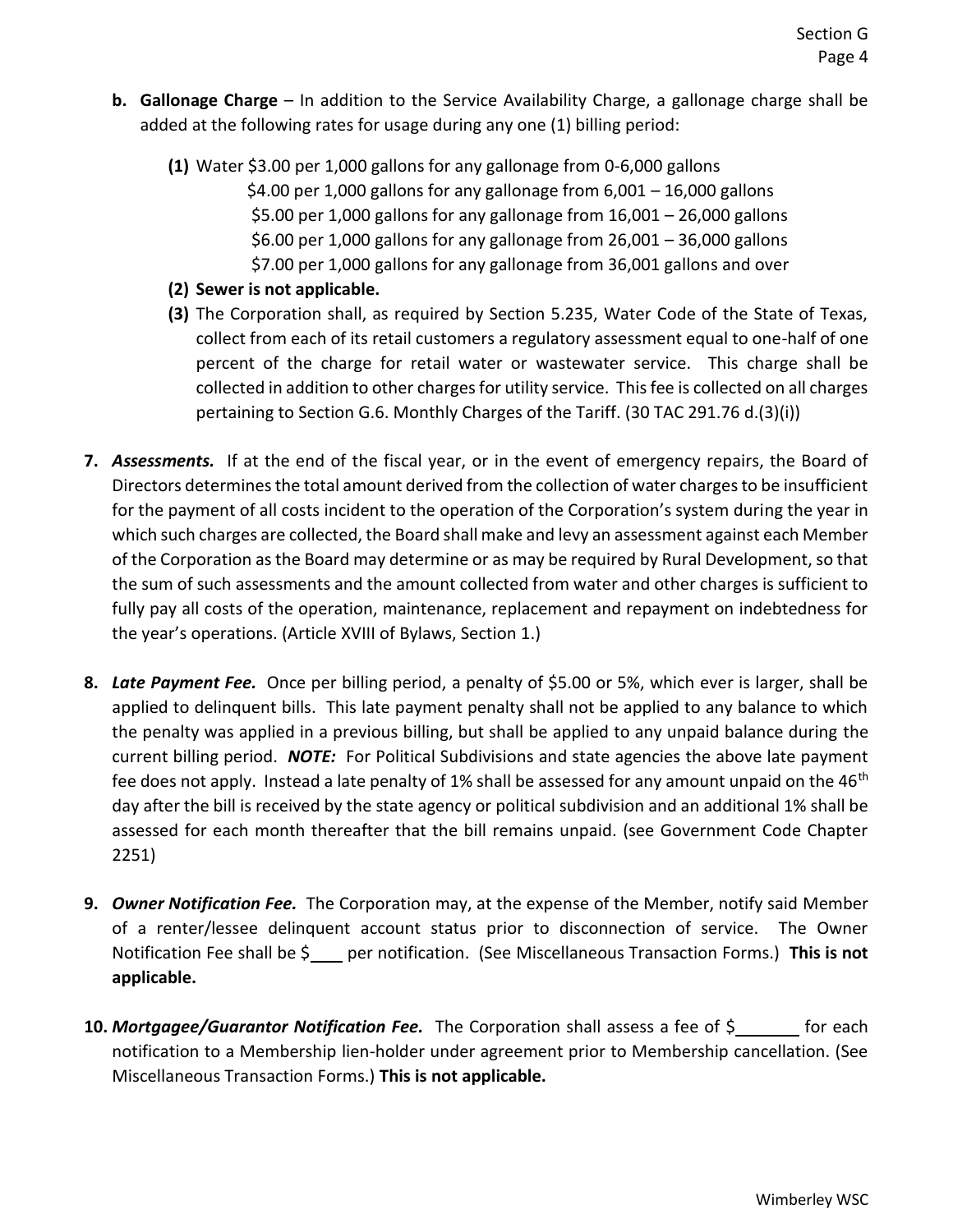- **11.** *Returned Check Fee.* In the event a check, draft, or any other similar instrument is given by a person, firm, corporation, or partnership to the Corporation for payment of services provided for in this Tariff, and the instrument is returned by the bank or other similar institution as insufficient or nonnegotiable for any reason, the account for which the instrument was issued shall be assessed a return check charge of \$20.00. (see Miscellaneous Transaction Forms)
- **12.** *Reconnect Fee.* The Corporation shall charge a fee of \$30.00 for reconnecting service after the Corporation has previously disconnected the service for any reason provided for in this Tariff except for activation of service under Section E.4.(b) Re-Service.
- **13.** *Service Trip Fee.* The Corporation shall charge a trip fee of \$30.00 for any service call or trip to the Member's tap as a result of a request by the Member or resident for response to damage of the Corporation's or another Member's facilities, for Customer Service Inspections due to suspicion of meter tampering, bypass or diversion of service, or for the purpose of disconnecting or collecting payment for services. A \$50.00 service call fee may be assessed to any WWSC Customer where a problem or issue occurs on the Customer side of meter and a WWSC field employee is dispatched. The problem will be evaluated by dispatched employee and WWSC General Manager to determine the assessment of the \$50.00 fee.
- **14.** *Equipment Damage Fee.* If the Corporation's facilities or equipment have been damaged by tampering, bypassing, installing unauthorized taps, reconnecting service without authority, or other service diversion, a fee shall be charged equal to the actual costs for all labor, material, and equipment necessary for repair, replacement, and other Corporation actions. This fee shall be charged and paid before service is re-established. If the Corporation's equipment has not been damaged, a fee equal to the actual costs for all labor, material, equipment, and other actions necessary to correct service diversions, unauthorized taps, or reconnection of service without authority shall be charged. All components of this fee will be itemized, and a statement shall be provided to the Member. If the Corporation's equipment, Right-of-Way, or meter shut-off valve, or due to other acts for which the Corporation incurs losses or damages, the Member shall be liable for all labor and material charges incurred as a result of said acts or negligence.
- **15. Customer History Report Fee.** A fee of  $\frac{5}{2}$  shall be charged to provide a copy of the Member's record of past water purchases in response to a Member's request for such a record. **This is not applicable.**
- **16.** *Meter Test Fee.* The Corporation shall test a Member's meter upon written request of the Member. Under the terms of Section E of this Tariff, a charge of \$30.00 shall be imposed on the affected account.
- **17.** *Transfer Fee.* An Applicant for service who is a Transferee shall complete all required application forms, etc., and pay a Transfer Fee of \$34.00 and a Filing Fee of \$26.00 if an easement is not already filed for the property.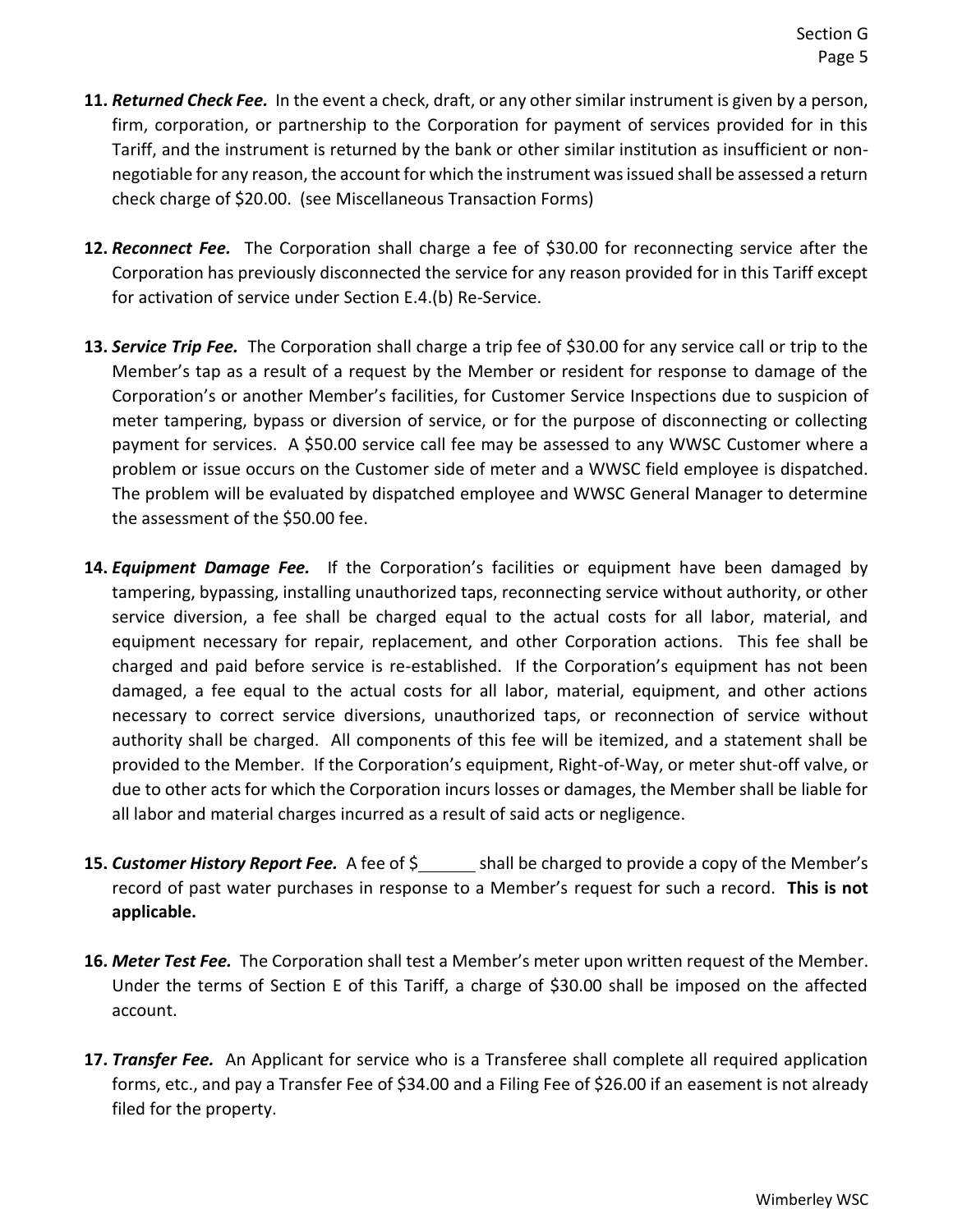- **18.** *Non-Disclosure Fee.* A fee of \$5.00 shall be assessed any Customer requesting in writing that personal information under the terms of this Tariff not be disclosed to the public.
- **19.** *Information Copy Fee.* A fee for the copying of any public information will be charged to the person requesting that information in compliance with the cost rules of the Texas Buildings and Procurement Commission set forth at 1 TAC Section 111.70.
- **20.** *Customer Service Inspection Fee.* A fee of \$75.00 will be assessed each Applicant before permanent continuous service is provided to new construction.
- **21.** *Franchise Fee Assessment.* A fee of 3% of the amount billed for water service will be assessed each Customer whose meter is located inside the corporate limits of the City of Wimberley, Texas, as required by the City's ordinance requiring a franchise fee.
- **22.** *Regulatory Assessment.* A fee of .005% of the amount billed for water/sewer service will be assessed each Customer; this assessment is required under Texas law and TCEQ regulations. *NOTE:* The regulatory assessment is not to be collected from state agencies, wholesale customers, or buyers of non-potable (not drinkable) water. (Ref. TCEQ RG-199 revised Oct. 2002. TCEQ Section 291.76 (c))
- **23.** *Additional Assessments.* In the event any federal, state or local government imposes on the Corporation a "per meter" fee or an assessment based on a percent of water charges, this fee or assessment will be billed and collected as a "pass through" charge to the Customer.
- 24. **Groundwater District Production Fee.** A fee of per thousand gallons of water used by each Customer; this fee is collected to pay a portion of the annual fee charged the Corporation by Hays Trinity Groundwater Conservation District based on the amount of water pumped from the Corporation's wells located within the boundaries of the District. **This is not applicable.**
- **25.** *Other Fees.* All services outside the normal scope of utility operations which the Corporation may be compelled to provide at the request of a Member or Customer shall be charged to the recipient based on the cost of providing such service.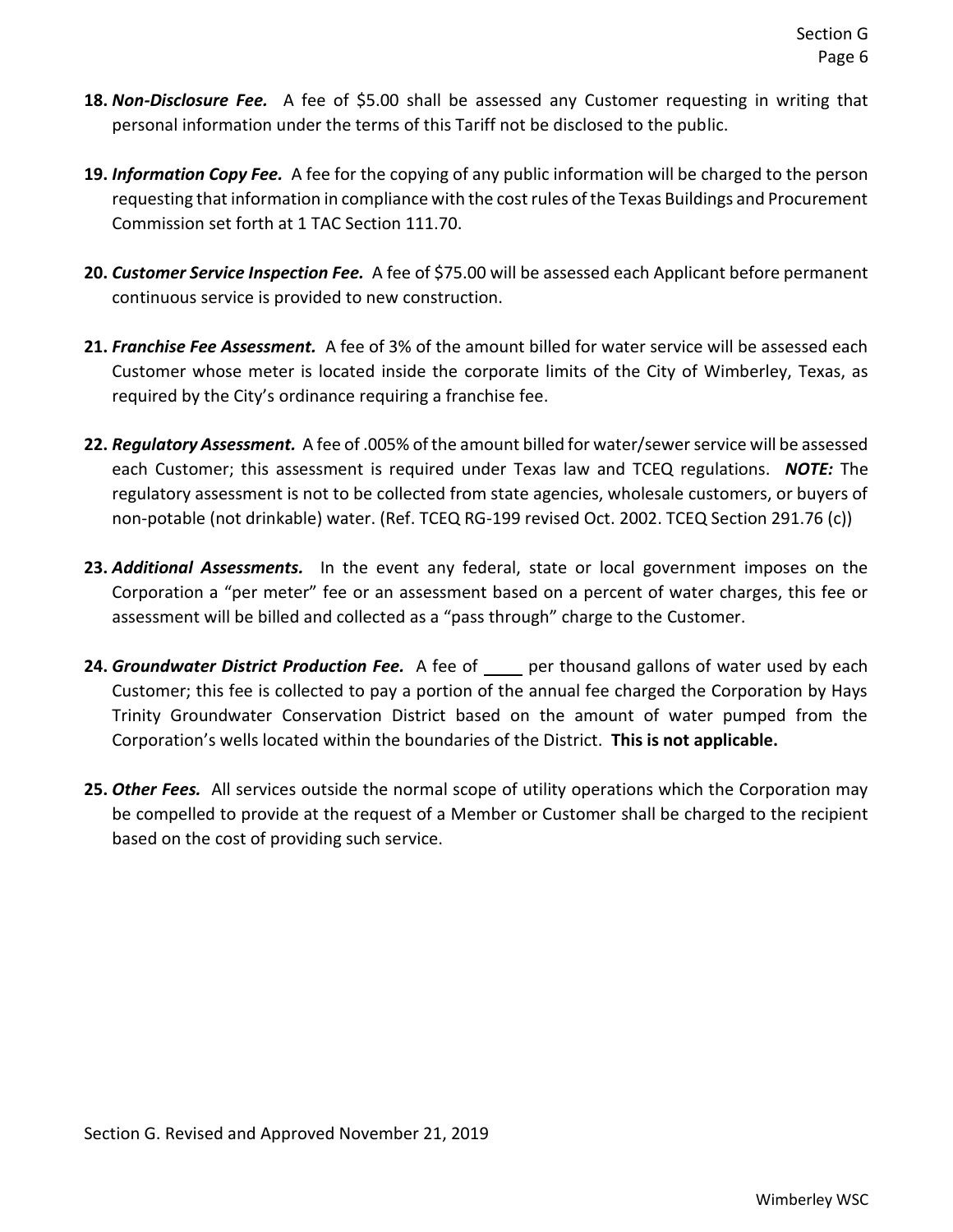#### **METER INSTALLATION COSTS**

EFFECTIVE APRIL 1, 2022

| 5/8" x 3/4" Meter Installed With Box In Place                                   |     |                  | 5/8" x 3/4' Meter Installed Near Side |     |             |
|---------------------------------------------------------------------------------|-----|------------------|---------------------------------------|-----|-------------|
| Meter Installation                                                              | \$. | 570.38           | Meter Installation                    | \$. | 1,584.06    |
| <b>Customer Service Inspection</b>                                              | S   | 75.00            | <b>Customer Service Inspection</b>    | S   | 75.00       |
| Membership                                                                      | \$  | 180.00           | Membership                            | \$  | 180.00      |
| <b>Filing Fee</b>                                                               | \$  | 26.00            | <b>Filing Fee</b>                     | \$  | 26.00       |
| <b>Equity Buy In</b>                                                            | Ş.  | 4,841.56         | Equity Buy In                         |     | 4,841.56    |
| <b>WWSC</b><br>Total                                                            |     | \$5,692.94       | <b>WWSC</b><br>Total                  |     | \$6,706.62  |
| Payable to Hays Trinity Groundwater                                             |     | TBD*             | Payable to Hays Trinity Groundwater   |     | TBD*        |
| <b>Total</b>                                                                    |     | \$5,692.94       | Total                                 |     | \$6,706.62  |
| 5/8" x 3/4" Meter Installed Road Cut**<br>5/8" x 3/4' Meter Installed Road Bore |     |                  |                                       |     |             |
| Meter Installation                                                              | S.  | 4,685.43         | Meter Installation                    | S.  | 8,410.21    |
| <b>Customer Service Inspection</b>                                              | \$  | 75.00            | <b>Customer Service Inspection</b>    | S   | 75.00       |
| Membership                                                                      | \$  | 180.00           | Membership                            | \$  | 180.00      |
| <b>Filing Fee</b>                                                               | \$  | 26.00            | <b>Filing Fee</b>                     | \$  | 26.00       |
| Equity Buy In                                                                   |     | 4,841.56         | Equity Buy In                         | \$. | 4,841.56    |
| <b>WWSC</b><br>Total                                                            | S.  | 9,807.99         | <b>WWSC</b><br>Total                  |     | \$13,532.77 |
| Payable to Hays Trinity Groundwater                                             |     | TBD <sup>*</sup> | Payable to Hays Trinity Groundwater   |     | TBD*        |
| Total                                                                           |     | \$9,807.99       | Total                                 |     | \$13,532.77 |
|                                                                                 |     |                  |                                       |     |             |

5/8" x 3/4"Cancelled Membership Reconnect Fee **With Customer Valve in Place**

| Customer Service Inspection \$ 75.00 (If required) |
|----------------------------------------------------|
| 26.00 (If required)                                |
|                                                    |
|                                                    |

5/8" x 3/4"Cancelled Membership Reconnect Fee **Without Customer Valve in Place**

| Meter Installation                                 |       | 570.38 |                     |
|----------------------------------------------------|-------|--------|---------------------|
| Membership                                         |       | 180.00 |                     |
|                                                    | Total | 750.38 |                     |
| Customer Service Inspection \$ 75.00 (If required) |       |        |                     |
| <b>Filing Fee</b>                                  |       |        | 26.00 (If required) |
|                                                    | Total | 851.38 |                     |

\* To Be Determined by Hays Trinity Groundwater Conservation District

\*\*\$50.00 Woodcreek P.O.A. application fee for road cut within Woodcreek E.T.J.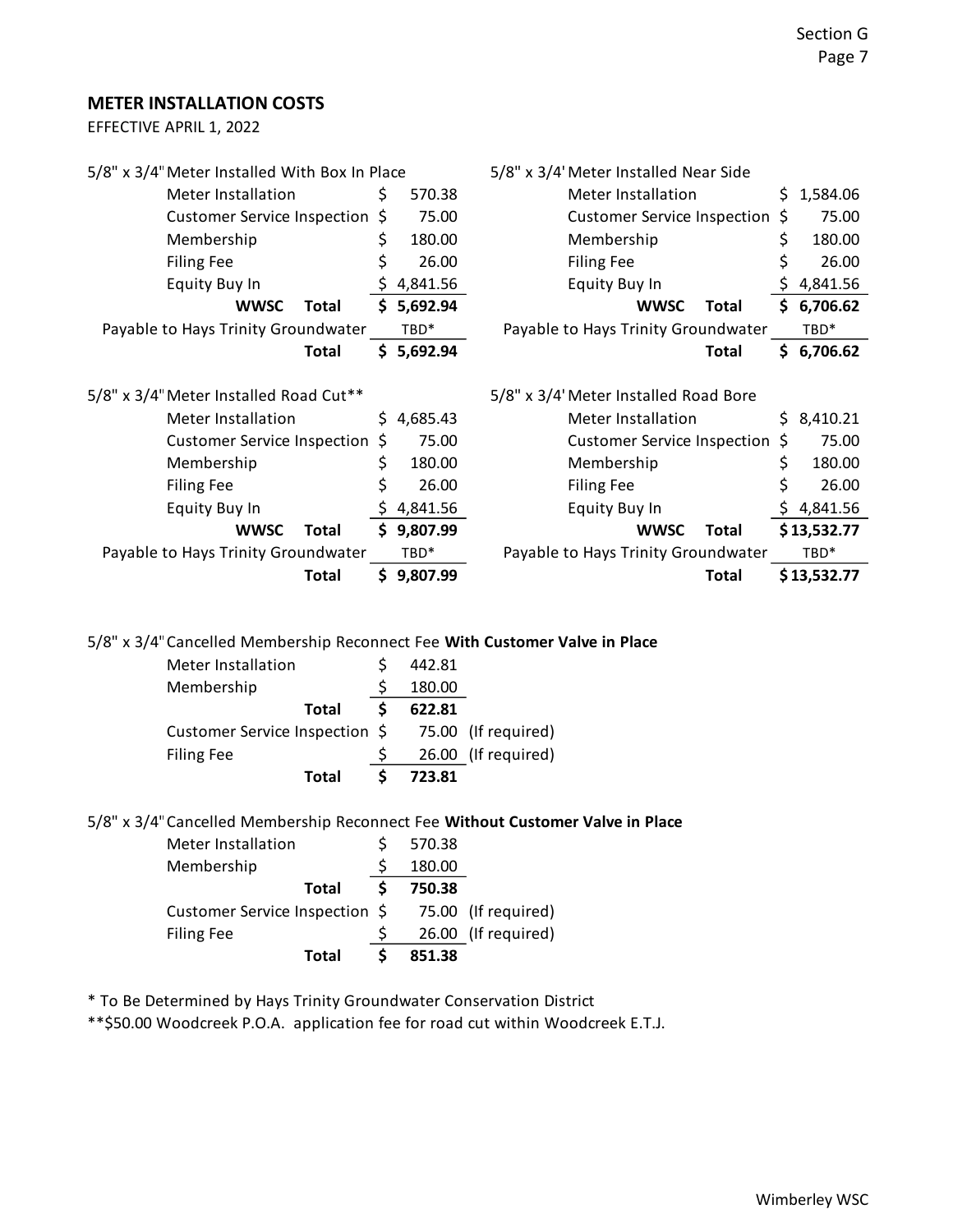## **METER INSTALLATION COSTS** EFFECTIVE APRIL 1, 2022 1" Meter Installed With Box In Place 11" Meter Installed Near Side Meter Installation  $\angle$  \$ 784.91 Meter Installation  $\angle$  \$ 1,797.51 Customer Service Inspection \$ 75.00 Customer Service Inspection \$ 75.00 Membership  $\lesssim 450.00$  Membership  $\lesssim 450.00$ Filing Fee  $\zeta$  26.00 Filing Fee  $\zeta$  26.00 Equity Buy In  $$ 12,103.90$  Equity Buy In  $$ 12,103.90$ **WWSC Total \$ 13,439.81 WWSC Total \$ 14,452.41** Payable to Hays Trinity Groundwater TBD\* Payable to Hays Trinity Groundwater TBD\* 1" Meter Installed Road Cut\*\* 1" Meter Installed Road Bore Meter Installation  $\frac{1}{5}$ , 5,040.85 Meter Installation  $\frac{1}{5}$ , 8,691.28 Customer Service Inspection \$ 75.00 Customer Service Inspection \$ 75.00 Membership  $\begin{array}{ccc} \xi & 450.00 \\ \end{array}$  Membership  $\begin{array}{ccc} \xi & 450.00 \\ \end{array}$ Filing Fee  $\angle$  \$ 26.00 Filing Fee  $\angle$  \$ 26.00 Equity Buy In  $$ 12,103.90$  Equity Buy In  $$ 12,103.90$ **WWSC Total \$ 17,695.75 WWSC Total \$ 21,346.18** Payable to Hays Trinity Groundwater TBD\* Payable to Hays Trinity Groundwater TBD\* 1" Cancelled Membership Reconnect Fee **With Customer Valve in Place** Meter Installation  $\sin \theta$  645.30 Membership  $\sim$  \$ 450.00 **Total \$ 1,095.30** Customer Service Inspection \$ 75.00 (If required) Filing Fee  $\frac{1}{5}$  26.00 (If required) **Total \$ 1,196.30** 1" Cancelled Membership Reconnect Fee **Without Customer Valve in Place** Meter Installation \$ 784.91 Membership  $\sim$  \$ 450.00 **Total \$ 1,234.91** Customer Service Inspection \$ 75.00 (If required) Filing Fee  $\frac{1}{5}$  26.00 (If required) **Total \$ 1,335.91**

\* To Be Determined by Hays Trinity Groundwater Conservation District

\*\*\$50.00 Woodcreek P.O.A. application fee for road cut within Woodcreek E.T.J.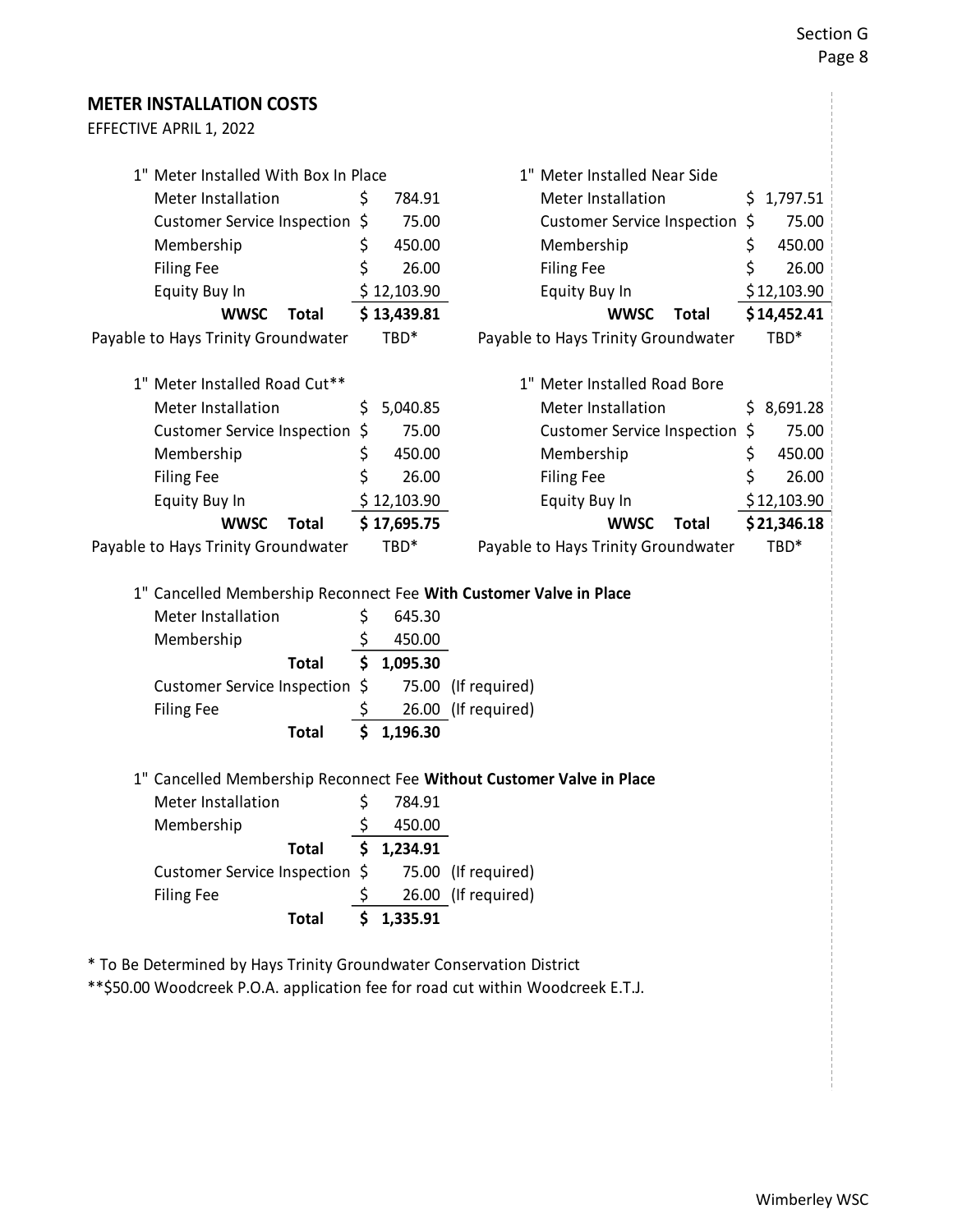### **METER INSTALLATION COSTS**

| EFFECTIVE APRIL 1, 2022 |  |  |
|-------------------------|--|--|
|                         |  |  |

| 1"-1/2" Meter Installed Near Side                                      |    |             |                                    |                 |
|------------------------------------------------------------------------|----|-------------|------------------------------------|-----------------|
| Meter Installation                                                     | Ś  | 4,094.11    |                                    |                 |
| Customer Service Inspection \$                                         |    | 75.00       |                                    |                 |
| Membership                                                             | \$ | 900.00      |                                    |                 |
| <b>Filing Fee</b>                                                      | \$ | 26.00       |                                    |                 |
| Equity Buy In                                                          |    | \$24,207.80 |                                    |                 |
| <b>WWSC</b><br>Total                                                   |    | \$29,302.91 |                                    |                 |
| Hays Trinity Groundwater                                               |    | TBD*        |                                    |                 |
|                                                                        |    |             |                                    |                 |
| 1"-1/2" Meter Installed Road Cut**                                     |    |             | 1"-1/2" Meter Installed Road Bore  |                 |
| Meter Installation                                                     | Ŝ  | 6,434.54    | Meter Installation                 | \$<br>12,436.94 |
| Customer Service Inspection \$                                         |    | 75.00       | <b>Customer Service Inspection</b> | \$<br>75.00     |
| Membership                                                             | \$ | 900.00      | Membership                         | \$<br>900.00    |
| <b>Filing Fee</b>                                                      |    | 26.00       | <b>Filing Fee</b>                  | \$<br>26.00     |
| Equity Buy In                                                          |    | \$24,207.80 | Equity Buy In                      | \$<br>24,207.80 |
| <b>WWSC</b><br>Total                                                   |    | \$31,643.34 | <b>WWSC</b><br>Total               | \$<br>37,645.74 |
| Hays Trinity Groundwater                                               |    | TBD*        | Hays Trinity Groundwater           | TBD*            |
|                                                                        |    |             |                                    |                 |
|                                                                        |    |             |                                    |                 |
| 1-1/2" Cancelled Membership Reconnect Fee With Customer Valve in Place |    |             |                                    |                 |
| Meter Installation                                                     | S  | 2,227.41    |                                    |                 |
| Membership                                                             |    | 900.00      |                                    |                 |
| <b>Total</b>                                                           | \$ | 3,127.41    |                                    |                 |

Customer Service Inspection \$ 75.00 Filing Fee  $\frac{1}{26.00}$ **Total \$ 3,228.41**

\* To Be Determined by Hays Trinity Groundwater Conservation District

\*\*\$50.00 Woodcreek P.O.A. application fee for road cut within Woodcreek E.T. J.

Note: If a **backflow device** is required the cost of the backflow device will be an additional cost to applicant.

Note: A 2" meter is installed on any 1 1/2" service in order to record low-flow measurements. (If Required) (1 1/2" meters do not accurately measure low flow) (This to explain similar costs in meter installation and re-connect fees)